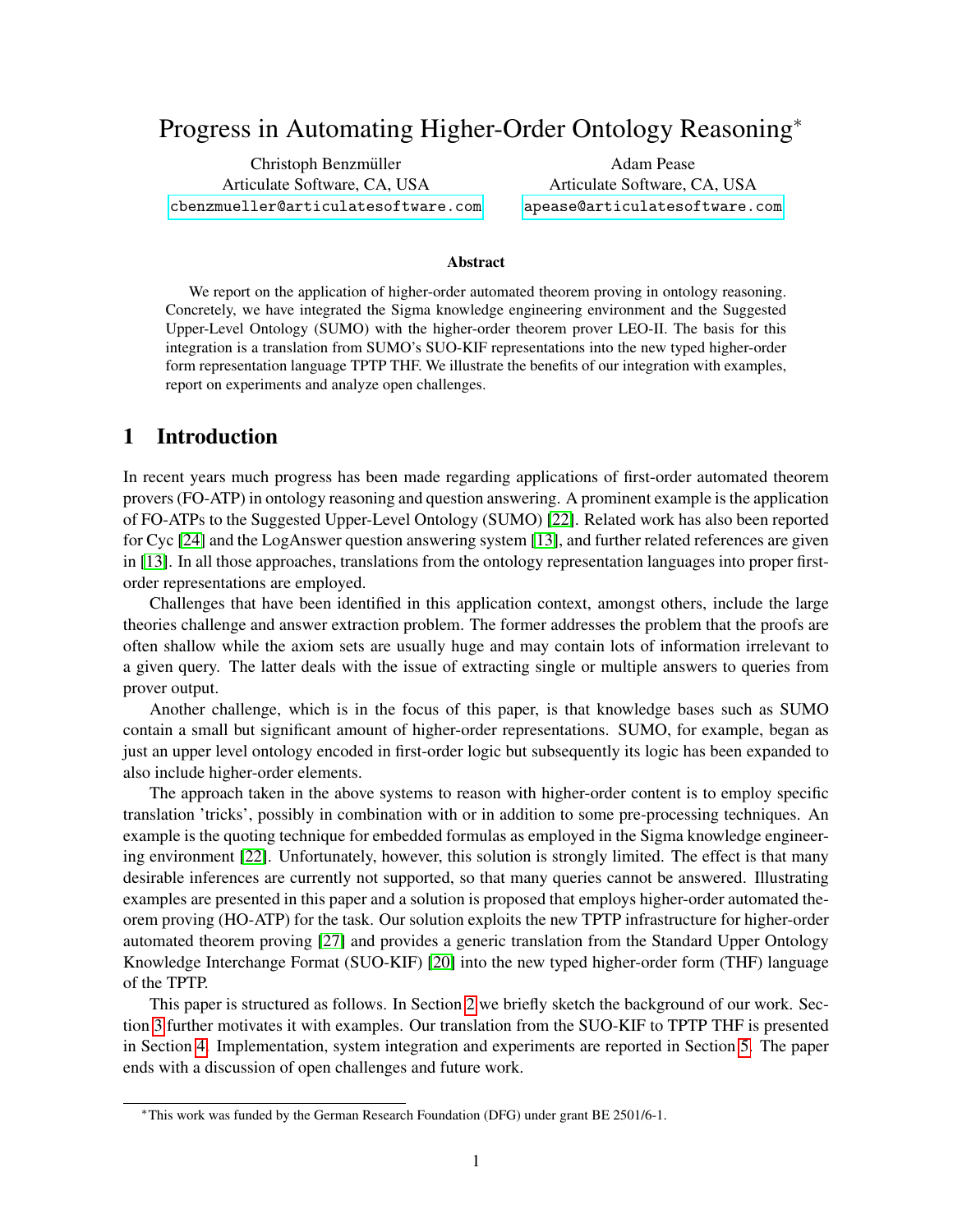### <span id="page-1-0"></span>2 Background

SUMO [\[17\]](#page-9-5) is an open source<sup>[1](#page-0-0)</sup>, formal ontology. In addition to the expressive logic it was authored in, it has also been translated into the OWL semantic web language. It has undergone ten years of development, review by a community of hundreds of people, and application in expert reasoning, linguistics and performance testing for theorem provers. SUMO has been subjected to partial formal verification with automated theorem provers. This consisted of asking a theorem prover to prove the negation of each axiom in the knowledge base. While necessarily incomplete, this did focus the attention of the prover with more success than simply asking it to prove "false". With repeated testing on incrementally more generous time allotments, this method caught a number of non-obvious contradictions. It has been one method of many partial methods to ensure quality and consistency.

SUMO covers areas of knowledge such as temporal and spatial representation, units and measures, processes, events, actions, and obligations. SUMO has been extended with a number of domain specific ontologies, which are also public, together they number some 20,000 terms and 70,000 axioms. Domain specific ontologies extend and reuse SUMO, for example, in the areas of finance and investment, country almanac information, terrain modeling, distributed computing, and biological viruses. SUMO has also been mapped by hand [\[18\]](#page-9-6) to the entire WordNet lexicon of approximately 100,000 noun, verb, adjective and adverb word senses, which not only acts as a check on coverage and completeness, but also provides a basis for application to natural language understanding tasks.

SUMO has natural language generation templates and a multi-lingual lexicon that allows statements in SUMO to be automatically paraphrased in multiple natural languages.

The formal language of SUMO is SUO-KIF, a simplified version of the original KIF [\[14\]](#page-9-7), with extensions for higher-order logic. Since SUO-KIF syntax is rather self-explaining we avoid a formal introduction here and provide some explanations on the fly. For further details we refer to [\[20\]](#page-9-4).

Sigma [\[21\]](#page-9-8) is a browsing and inference system that is both a stand-alone system for ontology development and an embeddable component for reasoning. We have also developed a set of optimizations that improve the performance of reasoning on SUMO, typically by "trading space for time" — pre-computing certain inferences and storing them in the knowledge base [\[21\]](#page-9-8). In many cases this results in speedups of several orders of magnitude. While Sigma originally included only the Vampire prover for performing logical inference on SUMO, it now embeds the TPTPWorld environment [\[29\]](#page-9-9), giving it access to some 40 different systems, including the world's most powerful automated theorem provers and model generators. Sigma now also integrates the SInE reasoner [\[16\]](#page-9-10), which was the winner of the SUMO division of the CASC international theorem proving competition [\[23\]](#page-9-11). Use of the SInE axiom selection system has been shown to provide orders of magnitude improvements in theorem proving performance compared to using top-performing theorem prover, such as E or Vampire, alone. By selecting its best guess at axioms relevant to a particular query, it can dramatically reduce the search space for solving queries on large knowledge bases, such as SUMO, where only a small number of axioms are likely to be relevant to any given query. Sigma handles making statements and posing queries to the different reasoners, optimizing the knowledge sent to them to support efficient inference, and handling their output, formatting answers and proofs in a standard and attractive format. Sigma includes a Java API and XML messaging interface.

HO-ATP is currently experiencing a renaissance that has been fostered by the recent extension of the successful TPTP infrastructure for first-order logic [\[26\]](#page-9-12) to higher-order logic, called TPTP THF [\[27,](#page-9-3) [28\]](#page-9-13). Available HO-ATPs include LEO-II [\[10\]](#page-8-0), TPS [\[2\]](#page-8-1), IsabelleP, IsabelleM/ $N^2$  $N^2$  and Satallax [\[3\]](#page-8-2). These systems are available online via the SystemOnTPTP tool [\[25\]](#page-9-14), they support the TPTP THF infrastructure, and they employ THF0 [\[11\]](#page-9-15), the simple type theory fragment of the THF language, as input language.

 $1$ <www.ontologyportal.org>

 $2$ IsabelleM and IsabelleN are model finders in the Isabelle proof assistant [\[19\]](#page-9-16) that have been made available in batch mode, while IsabelleP applies a series of Isabelle proof tactics in batch mode.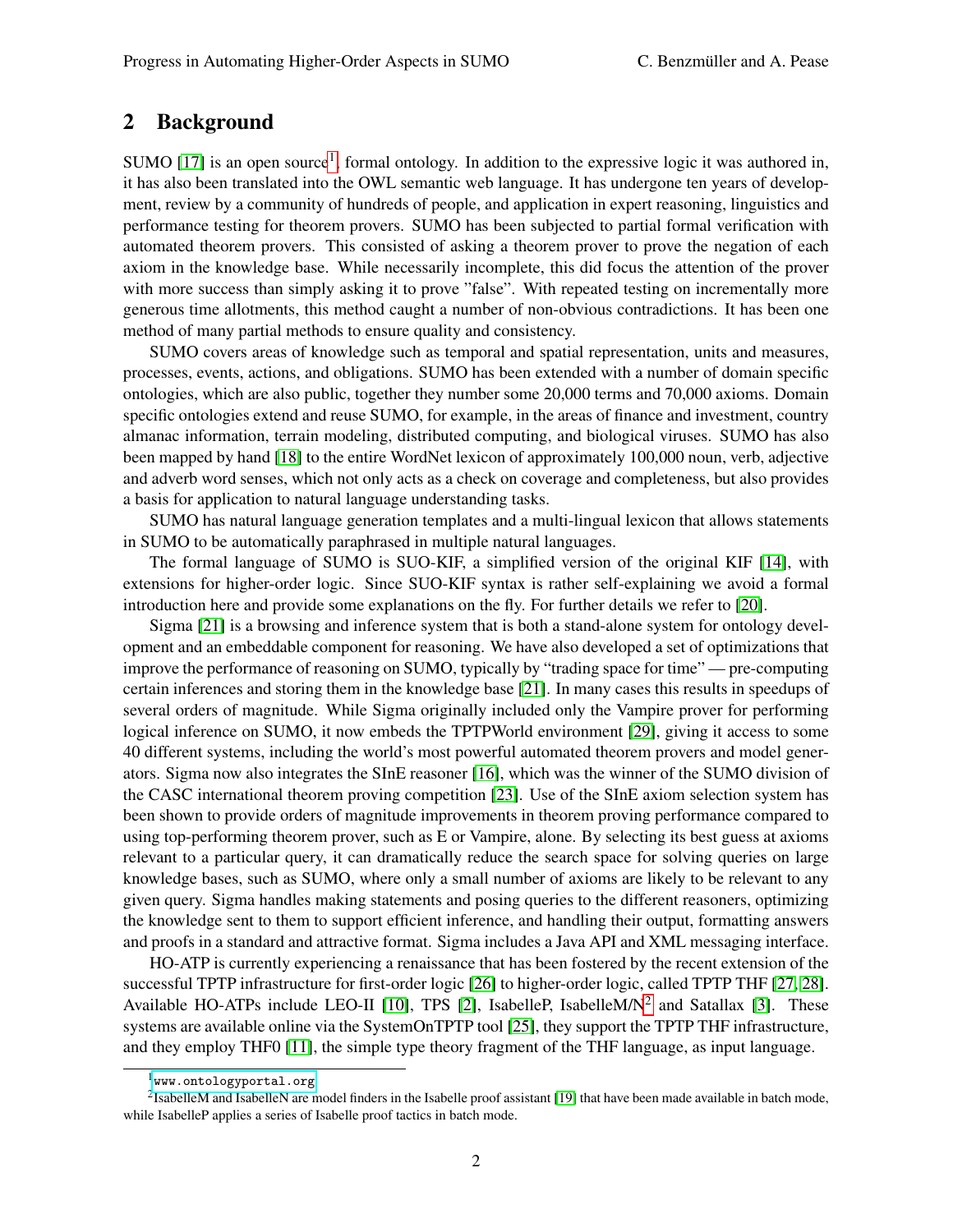# <span id="page-2-0"></span>3 Examples and Challenges

Our goal has been to enable and study applications of HO-ATP for question answering in ontology reasoning, exemplary in SUMO. In this section we present some motivating examples. They illustrate the potential of our approach to reason within temporal and other contexts. We also point to a problem regarding Boolean extensionality and epistemic modalities.

Embedded Formulas Embedded formulas are one prominent source of higher-order aspects in SUMO. This is illustrated by the following example, which has been adapted from [\[22\]](#page-9-0). (Premises are marked with  $P$  and the query is marked with  $Q$ . In SUMO variables always start with a '?'. Free variables in queries are implicitly existentially quantified and those in premises are implicitly universally quantified.)

<span id="page-2-1"></span>Example 1 (During 2009 Mary liked Bill and Sue liked Bill. Who liked Bill in 2009?). P1: (holdsDuring (YearFn 2009) (and (likes Mary Bill) (likes Sue Bill))) Q: (holdsDuring (YearFn 2009) (likes ?X Bill))

The challenge is to reason about the embedded formulas (and (likes Mary Bill) (likes Sue Bill)) and (likes ?X Bill) within the context (holdsDuring (YearFn 2009) ...). In our example, the embedded formula in the query does not match the embedded formula in the premise, however, it is inferable from it. The quoting technique presented in [\[22\]](#page-9-0), which encodes embedded subformulas as strings, fails for this query. There are possible further 'tricks' though which could eventually be applied. For example, we could split P1 in a pre-processing step into P2: (holdsDuring (YearFn 2009) (likes Mary Bill)) and P3: (holdsDuring (YearFn 2009) (likes Sue Bill)). However, such means quickly reach their limits when considering more involved embedded reasoning problems. The following modifications of Example [1](#page-2-1) illustrate the challenge.

Example 2 (Example [1](#page-2-1) modified; 'and' reformulated).

P4: (holdsDuring (YearFn 2009) (not (or (not (likes Mary Bill)) (not (likes Sue Bill))))) Q: (holdsDuring (YearFn 2009) (likes ?X Bill))

<span id="page-2-2"></span>Example 3 (At all times Mary likes Bill. During 2009 Sue liked whomever Mary liked. Is there a year in which Sue has liked somebody?).

```
P5: (holdsDuring ?Y (likes Mary Bill))
```
P6: (holdsDuring (YearFn 2009) (forall (?X) (=> (likes Mary ?X) (likes Sue ?X)))) Q: (holdsDuring (YearFn ?Y) (likes Sue ?X))

In particular, Example [3](#page-2-2) illustrates that the reasoning tasks may indeed quickly become non-trivial for approaches based on translations to first-order logic. This example can be further modified as follows. Here we use a propositional variable ?P in order to encode that what generally holds also holds in all holdsDuring-contexts.

<span id="page-2-3"></span>Example 4 (What holds that holds at all times. Mary likes Bill. During 2009 Sue liked whomever Mary liked. Is there a year in which Sue has liked somebody?).

P7: (=> ?P (holdsDuring ?Y ?P))

P8: (likes Mary Bill)

P9: (holdsDuring (YearFn 2009) (forall (?X) (=> (likes Mary ?X) (likes Sue ?X)))) Q: (holdsDuring (YearFn ?Y) (likes Sue ?X))

We may instead of  $\bf{P7}$  express that true things hold at all times in an alternative way, cf.  $\bf{P7'}$  below.<sup>[3](#page-0-0)</sup>

<span id="page-2-4"></span> $^3$ Instead of **P7'** we may equally well use e.g. **P7':** (holdsDuring ?Y (equal Chris Chris)) or any other embedded tautology.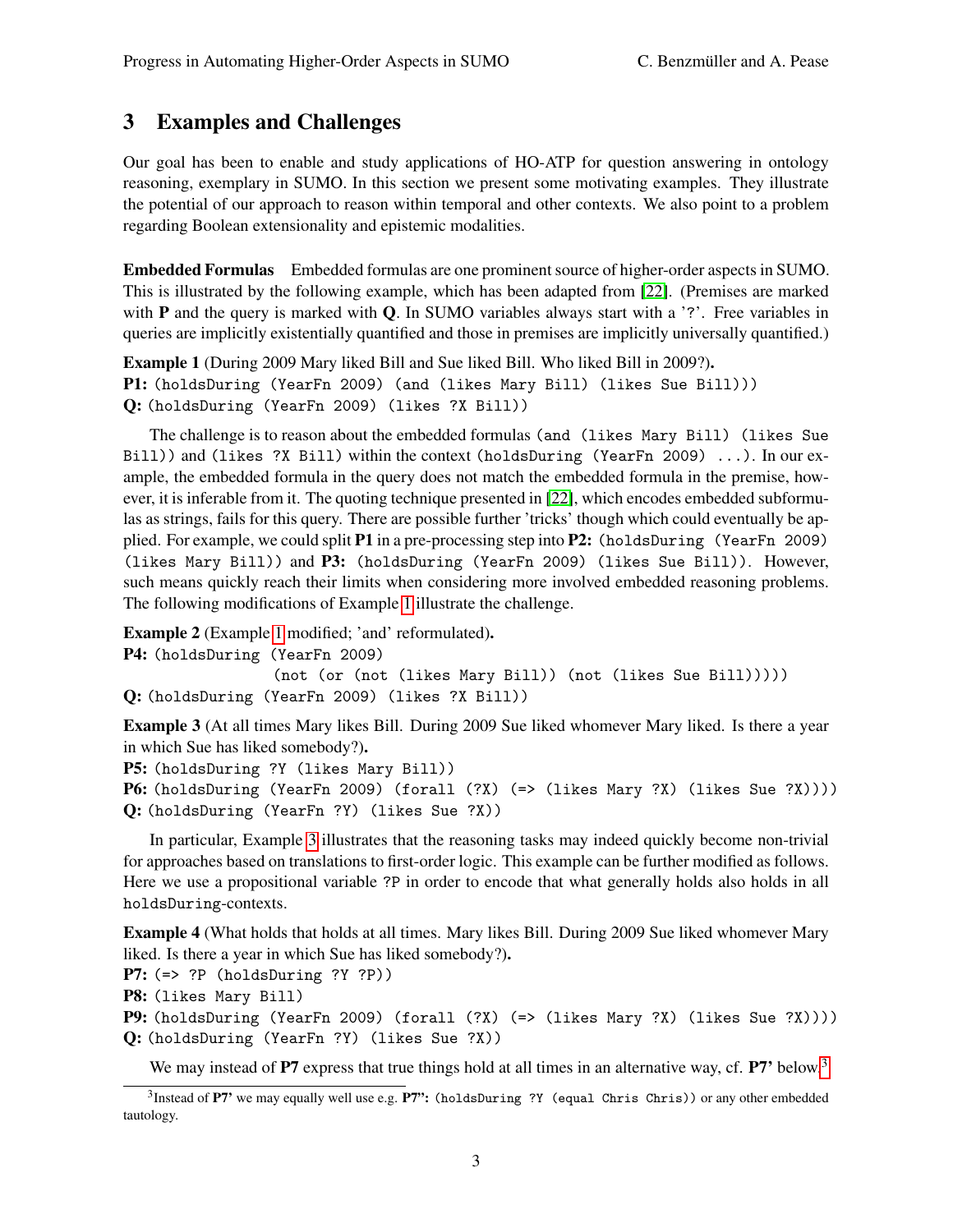Example 5 (Example [4](#page-2-3) modified). P7': (holdsDuring ?Y True) P8: (likes Mary Bill) P9: (holdsDuring (YearFn 2009) (forall (?X) (=> (likes Mary ?X) (likes Sue ?X)))) Q: (holdsDuring (YearFn ?Y) (likes Sue ?X))

Some key steps of the informal argument for the latter query are: Since True is always valid and since we assume (likes Mary Bill) we know that these two formulas are equivalent. Hence, they are equal. We can thus replace True in (holdsDuring ?Y True) by (likes Mary Bill). The remaining argument is straightforward.

Set abstraction Another important higher-order construct in SUMO is the set (or class) constructor KappaFn. It takes two arguments, a variable and a formula, and returns the set (or class) of things that satisfy the formula. We illustrate the use of KappaFn in Example [6.](#page-3-0)

<span id="page-3-0"></span>Example 6 (The number of people John is grandparent of is less than or equal to three. How many grandchildren does John at most have?).

P10: (<=> (grandchild ?X ?Y) (exists (?Z) (and (parent ?Z ?X) (parent ?Y ?Z)))) **P11:**  $(\leq>$  (grandparent ?X ?Y) (exists  $(?Z)$  (and (parent ?X ?Z) (parent ?Z ?Y)))) P12: (lessThanOrEqualTo (CardinalityFn (KappaFn ?X (grandparent John ?X))) 3) Q: (lessThanOrEqualTo (CardinalityFn (KappaFn ?X (grandchild ?X John))) ?Y)

The query can be proved valid independent of the specific axiomatization of CardinalityFn. This is because the embedded set abstractions can be shown equal.

Extensionality In the examples discussed so far we have assumed that the semantics of our logic is classical and that the Boolean and functional extensionality principles are valid. In particular Boolean extensionality, which says that two formulas P and Q are equal if and only if they are equivalent (or, alternatively, that there are not more than two truth values), is relevant for all of the examples above. Without it we could not even prove the following query since the denotations of the two embedded formulas could be different despite the equivalence of these formulas.

Example 7 (During 2009 Mary liked Bill and Sue liked Bill. Is it the case that in 2009 Sue liked Bill and Mary liked Bill?).

P1: (holdsDuring (YearFn 2009) (and (likes Mary Bill) (likes Sue Bill))) Q: (holdsDuring (YearFn 2009) (and (likes Sue Bill) (likes Mary Bill)))

Functional extensionality, which is required in Example [6](#page-3-0) in combination with Boolean extensionality, has been discussed as an option for the semantics of KIF in [\[15\]](#page-9-17). The validity of Boolean extensionality has never been questioned though in the literature. Weakening it would require a semantics with more than two truth values and this is not considered an option, neither in [\[15\]](#page-9-17) nor in [\[20\]](#page-9-4). For a detailed discussion of functional and Boolean extensionality in classical higher-order logic we refer to [\[7\]](#page-8-3).

<span id="page-3-1"></span>Modalities Challenge Assuming Boolean extensionality in the semantics of SUO-KIF seems perfectly fine for the above examples. We do not want to conceal, though, the following problem related to it. SUMO employs epistemic modalities, such as believes and knows. When used in combination with Boolean extensionality, however, inferences are enabled that do obviously contradict their intended meaning. We give an example that is very similar to Example [5;](#page-2-4) the main difference is that the temporal context has been replaced by an epistemic context.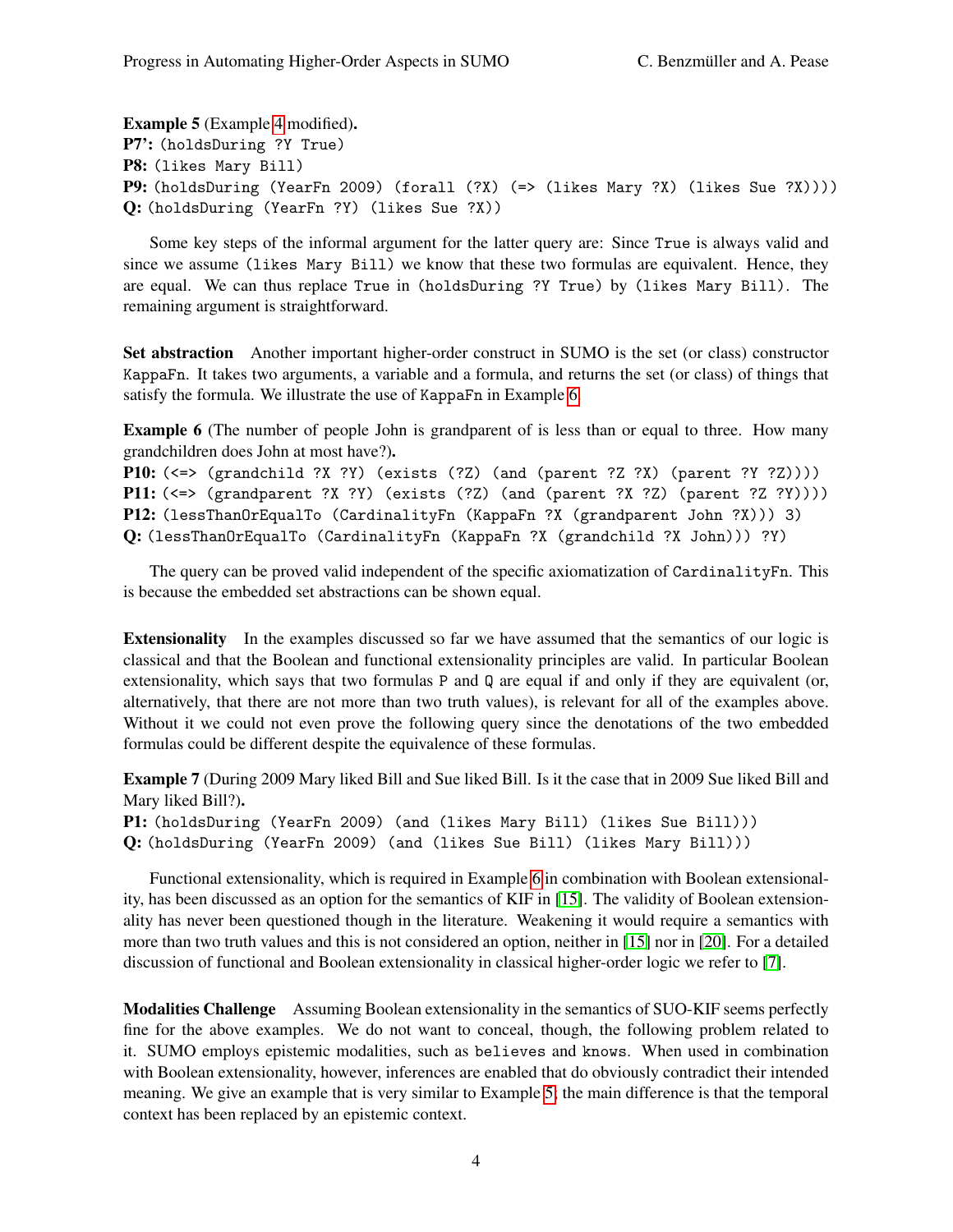Example 8 (Adapted Example [5](#page-2-4) within epistemic context: Everybody knows that Chris is equal to Chris. Mary likes Bill. Chris knows that Sue likes whomever Mary likes. Does Chris know that Sue likes Bill?). P7": (knows ?Y (equal Chris Chris)) P8: (likes Mary Bill) P9': (knows Chris (forall (?X) (=> (likes Mary ?X) (likes Sue ?X)))

Q: (knows Chris (likes Sue Bill))

Assuming Boolean extensionality the query is valid, even though we have not explicitly stated the fact (knows Chris (likes Mary Bill)). Intuitively, however, this assumption seems mandatory for enabling the proof of the query. Hence, we here (re-)discover an issue that some logicians possibly claim as widely known: modalities have to be treated with great care in classical, extensional higherorder logic. Our ongoing work therefore studies how we can suitably adapt the modeling of affected modalities in SUMO in order to appropriately address this issue.

Relation and Function Variables Generating suitable instantiations for relation or function variables is another prominent higher-order challenge. For instance, in the following query the relation sib, with (sib ?X ?Y) if and only if (or (sister ?X ?Y) (brother ?X ?Y))))), is a valid instantiation for the queried variable ?R. (There are other instantiations possible for ?R in our example though and enumerating them is a challenge for future work.) Our example illustrates that the invention of new concepts like the notion of sibling from simpler notions like brother and sister is in principle feasible in higher-order logic, though there are clearly practical limitations.

Example 9 (Mary, Sue, Bill and Bob are mutually distinct. Mary is neither a sister of Sue nor of Bill, and Bob is not a brother of Mary. Sue is a sister of Bill and of Bob, and Bob is a brother of Bill. Is there a relation that holds both between Bob and Bill and between Sue and Bob; we exclude the trivial universal relation  $\lambda X, Y, \top$ ).

P13: (and (not (equal Mary Sue)) (not (equal Mary Bill)) (not (equal Mary Bob)) (not (equal Sue Bill)) (not (equal Sue Bob)) (not (equal Bob Bill))) P14: (and (not (sister Mary Sue)) (not (sister Mary Bill)) (not (brother Bob Mary)))

P15: (and (sister Sue Bill) (sister Sue Bob) (brother Bob Bill)) Q: (and (?R Bob Bill) (?R Sue Bob) (not (forall (?X ?Y) (?R ?X ?Y))))

## <span id="page-4-0"></span>4 THF Translation

The main objective for our translation from SUMO to TPTP THF0 [\[11\]](#page-9-15) has been to enable inferences as required for query examples as presented above.

THF0 provides a syntax for Church's simple type theory [\[1\]](#page-8-4), that is, a classical logic built on top of the simply typed λ-calculus. The standard base types in simple type theory are *o* and ι; the former denotes the set of Booleans and the latter a (non-empty) set of individuals . They are represented in THF0 as \$i and \$o. Further base types can be declared as needed. Function types in THF0 are encoded with the >-constructor, e.g. the type of predicates (resp. sets) over type  $\frac{1}{2}$  is denoted as  $\frac{1}{2}$  >  $\frac{1}{2}$  o. THF0 files obey the convention that the types of constant symbols and variable symbols have to be declared before their first use. Type declarations for constant symbols are typically provided in a type signature part at the beginning of each THF0 file while types of variable symbols are provided in their binding positions.

In our translation of SUMO to THF0 we recursively analyze all SUMO terms and subterms with the aim of assigning consistent type information to them. From this process we then extract the assigned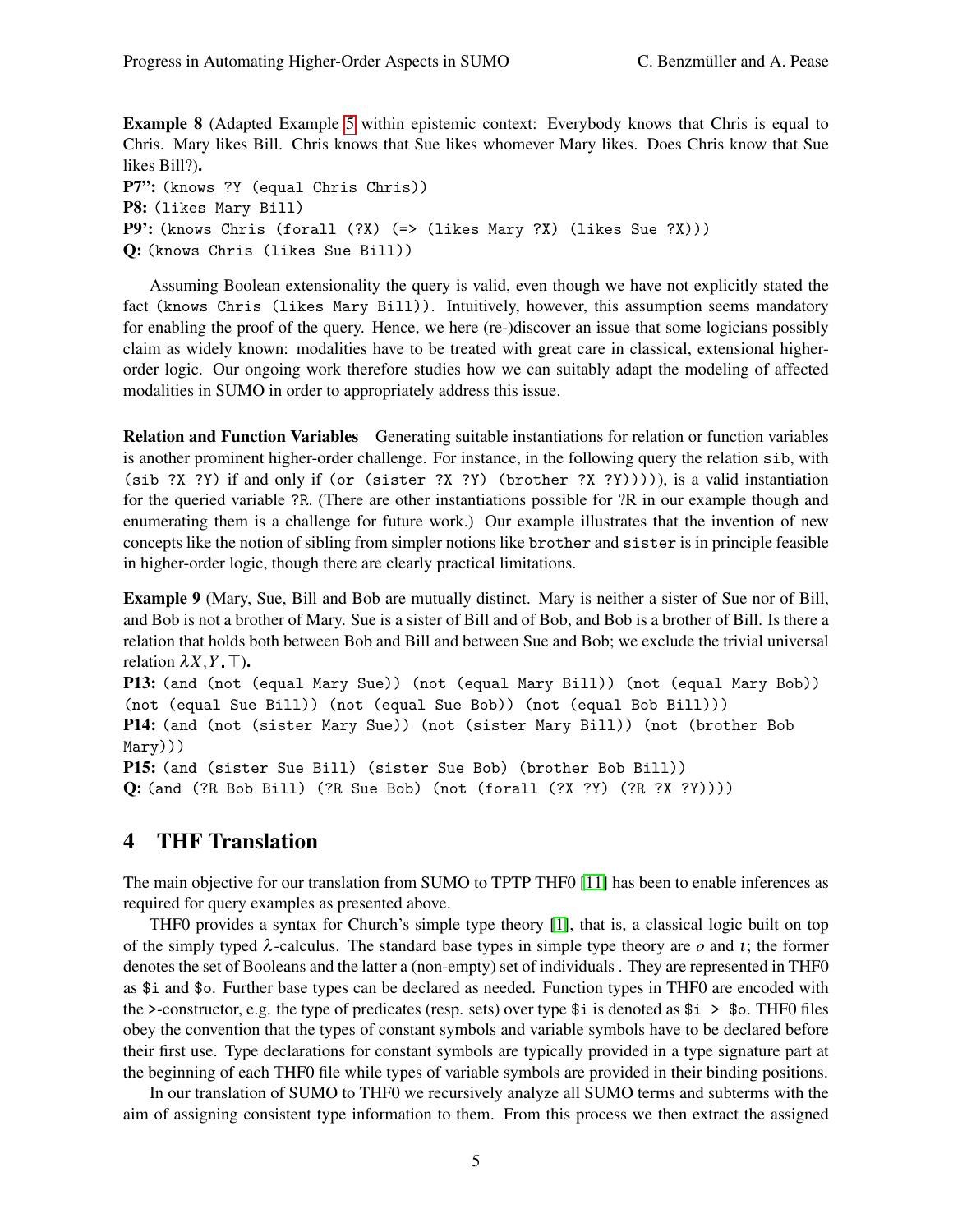type information for all constant and variable symbols as required in THF0 files. When applying our transformation procedure to P12, for example, we generate the following THF0 information:

```
%%% The extracted Signature %%%
thf(grandparent_THFTYPE_IiioI,type,(
    grandparent_THFTYPE_IiioI: $i > $i > $o )).
thf(lCardinalityFn_THFTYPE_IIioIiI,type,(
    lCardinalityFn_THFTYPE_IIioIiI: ( $i > $o ) > $i )).
thf(lJohn_THFTYPE_i,type,(
    lJohn_THFTYPE_i: $i )).
thf(ltet_THFTYPE_IiioI,type,(
    ltet_THFTYPE_IiioI: $i > $i > $o).
thf(n3_THFTYPE_i,type,(
    n3_THFTYPE_i: $i )).
%%% The translated axioms %%%
thf(ax,axiom,
    ( ltet_THFTYPE_IiioI
    @ ( lCardinalityFn_THFTYPE_IIioIiI
      @ [X: $i] :
          ( grandparent_THFTYPE_IiioI @ lJohn_THFTYPE_i @ X ) )
    @ n3_THFTYPE_i )).
```
This THF0 representation is, for obvious reasons, not intended for human consumption. It serves the sole purpose of communicating the reasoning problem to the higher-order theorem provers. We briefly sketch a few aspects: (i) So far, we use THF0 type \$i as only base type other than \$o; for example, SUMO formulas and sentences are mapped to type \$o while constants such as lJohn THFTYPE i and n3 THFTYPE i, which are the translations of the SUMO constants John and 3, are currently both de-clared of type \$i.<sup>[4](#page-0-0)</sup> Function types, e.g. for 1CardinalityFn\_THFTYPE\_IIioIiI, are determined by our translation algorithm. Future work includes the introduction of further base types in combination with a better exploitation of the rich typing information already available in SUMO. (ii) As expected, the simple type computed for  ${\tt lCardinalityFn\_THFTYPE\_IIioIiI}^5,$  ${\tt lCardinalityFn\_THFTYPE\_IIioIiI}^5,$  ${\tt lCardinalityFn\_THFTYPE\_IIioIiI}^5,$  the translation of SUMO constant CardinalityFn, is  $(\hat{\$i} > \$o) > \$i$ , that is, the arguments for this constant have to be sets of objects of type  $\$ i. (iii) KappaFn is mapped to  $\lambda$ -abstraction.

Assigning types to SUMO terms is in fact not as straightforward as this example might suggest. One major problem is that SUMO supports self-applications as in the following SUMO axiom.

```
(instance instance BinaryRelation)
```
In order to translate such axioms we currently split affected constants like instance into separate constants:

<sup>4</sup>TPTP syntax requires all constants in lower case, hence, the leading 'l' and 'n'. Moreover, we also encode the computed type information in the constant name; the reasons for this will become clear below.

<sup>&</sup>lt;sup>5</sup>The 'I's encode bracketing information.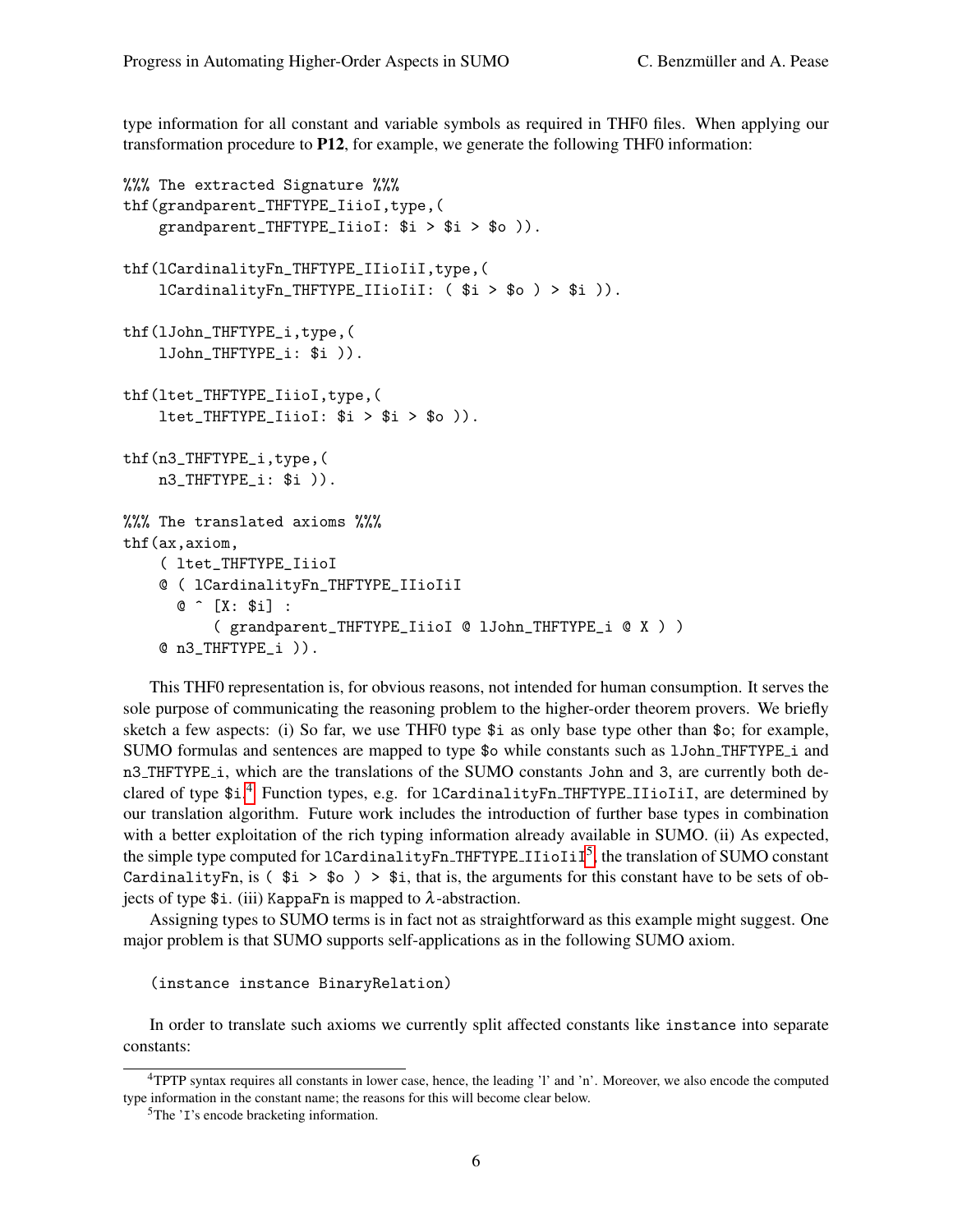```
%%% The extracted Signature %%%
thf(lBinaryPredicate_THFTYPE_i,type,(
    lBinaryPredicate_THFTYPE_i: $i )).
thf(instance_THFTYPE_IIiioIioI,type,(
    instance_THFTYPE_IIiioIioI: ( $i > $i > $o ) > $i > $o )).
thf(instance_THFTYPE_IiioI,type,(
    instance_{\text{THFTYPE\_IiioI}: $i > $i > $o )).
%%% The translated axiom(s) %%%
thf(ax,axiom,
    ( instance_THFTYPE_IIiioIioI @ instance_THFTYPE_IiioI
                                  @ lBinaryPredicate_THFTYPE_i )).
```
Obviously, we thereby lose important information, for example, in our examples we now only know that instance THFTYPE IiioI denotes a binary relation. If we want this information restored for instance\_THFTYPE\_IIiioIioI we can generate a new constant instance\_THFTYPE\_IIIiioIioIioI and a new axiom

```
thf(ax,axiom,((instance_THFTYPE_IIIiioIioIioI @ instance_THFTYPE_IIiioIioI
                                              @ lBinaryPredicate_THFTYPE_i))).
```
Currently such a duplication of axioms is still disabled in our translation. Future work, however, will study the need for such duplications more closely.

Our first project goal has thus been achieved, namely to provide a translation of the entire SUMO into THF0 that can be parsed and type checked by all THF0 reasoners in the TPTP and that, in spite of its need for further improvement, can already serve as a starting point for examples as we have discussed.<sup>[6](#page-0-0)</sup>

### <span id="page-6-0"></span>5 System Implementation, Integration, and Initial Experiments

The THF translation mechanism has been implemented as part of the Sigma environment. This enabled the reuse of already existing infrastructure, e.g. for manipulating formulas and knowledge bases, as well as the reuse of existing first-order logic TPTP tools in Sigma.

Additionally, an initial integration of the LEO-II system has been created with Sigma. There are three modes in which LEO-II can be applied to queries in this integration. The *local* mode only translates the user assertions and the query, the *global* mode translates the entire SUMO knowledge base and then adds the user assertions and the query, and the *SInE* mode employs Hoder's SInE system to extract a (hopefully) relevant subset of the axioms from the SUMO knowledge base.

We have conducted initial experiments with the LEO-II prover (version v1.1) integrated to Sigma: All examples in this paper can be effectively solved by LEO-II in local mode, except for Example 9: Ex.1 (0.19s), Ex.2 (0.19s), Ex.3 (0.13s), Ex.4 (0.16s), Ex.5 (0.08s), Ex.6 (0.34), Ex.7 (0.18s), Ex.8 (0.04s), Ex.9 (2642.55s) — the timings were obtained on a standard MacBook Pro with a 2.4 GHz Intel Core 2 Duo processor and 2GB of memory. There is actually no general problem with Example 9, only LEO-II performs particularly poorly on it and the reasons for this should be investigated. Tests with other HO-ATPs via the SystemOnTPTP tool confirm that IsabelleP, for example, finds a proof in 10s.

<sup>6</sup>The THF0 translation of SUMO is available at: <http://www.ags.uni-sb.de/~chris/papers/SUMO.thf>.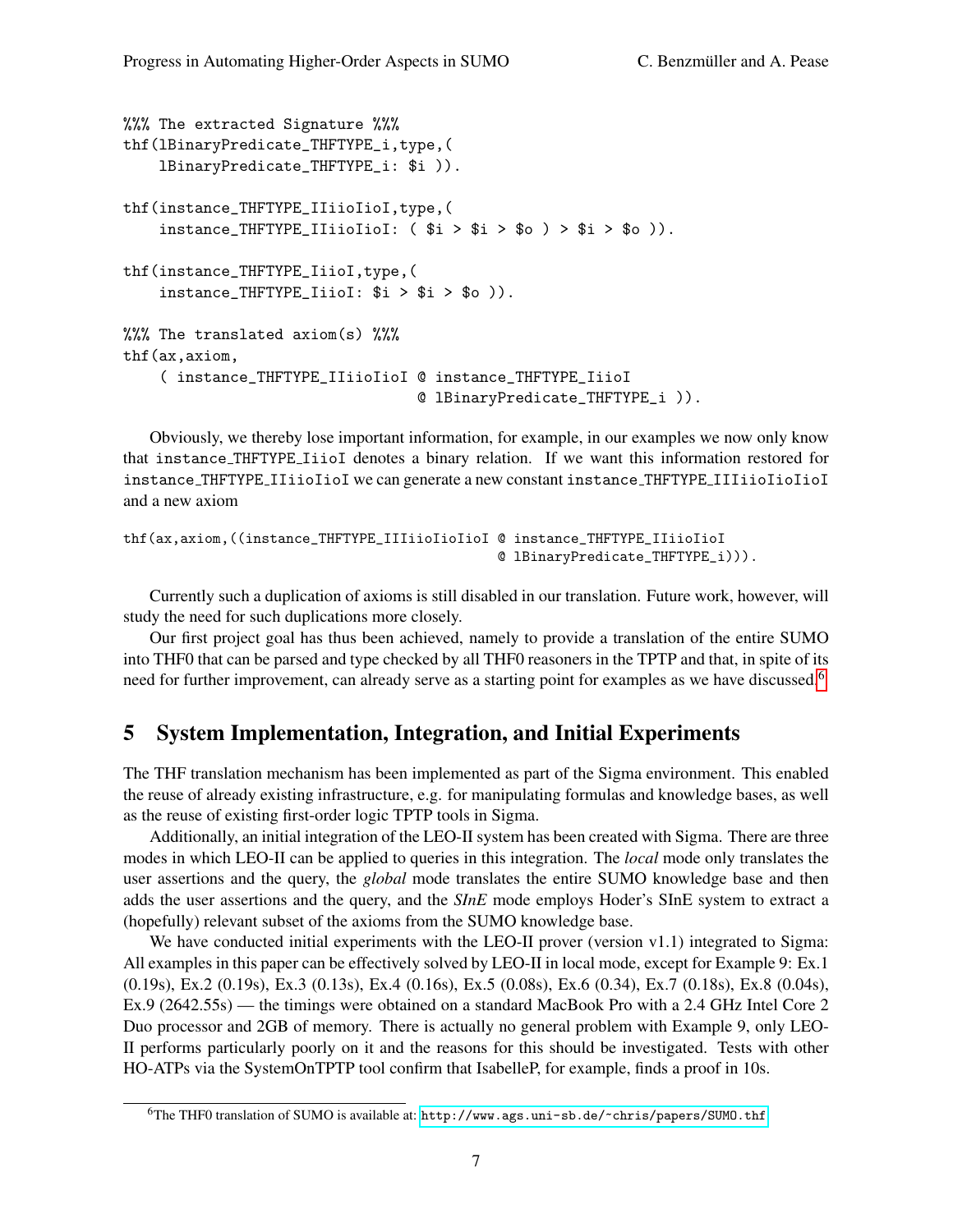We have submitted 28 related examples, each in two or three different versions, to the TPTP for inclusion. The different versions are corresponding to the three modes for calling LEO-II in Sigma as discussed before. Recent experiments of Geoff Sutcliffe with his TPTP infrastructure indicates that LEO-II is slightly ahead of the other provers for these example problems. The important news, however, is that the main hypotheses of our work has been confirmed: higher-order automated reasoners have the potential to advance the state-of-art in ontology reasoning and question answering. This has also been confirmed by the detection (and subsequent fixing) of some problematic axioms in SUMO in the course of our experiments. For example, in the following axiom for 'pretending' the last occurrence of True has been detected as semantically wrong and was subsequently replaced by False ('pretending' is is a social interaction where a cognitive agent or group of cognitive agents attempts to make another cognitive agent or group of cognitive agents believe something that is false):

```
(=> (instance ?PRETEND Pretending)
```
(exists (?PERSON ?PROP) (and (hasPurpose ?PRETEND (believes ?PERSON ?PROP)) (truth ?PROP True))))

Moreover, not only HO-ATP theorem provers are applicable to support ontology reasoning but also higher-order model finders. The IsabelleN model finder, for example, has revealed several typos in earlier versions of our example problems by constructing countermodels.

On the downside, however, our tests also show that much further work is needed for turning our proof of concept into a practically reliable and robust success story. For example, only very few of our examples can currently be solved in the SInE mode and even less can be solved in the global mode. Hence, the challenges involved in making inference efficient over large theories turns out even worse for the HO-ATPs than it already is for the FO-ATPs. This was to be expected though, in particular, since the theoretical and technical maturity of HO-ATPs is still many years, if not decades, behind those of FO-ATP systems.

### 6 Discussion

In this paper we have shown that HO-ATP is in principle capable of advancing the state-of-art in ontology reasoning and question answering in expressive frameworks such as SUMO. There are many open issues though that require much further thought and work. We briefly discuss a few.

The large theories challenge requires the development or adaptation of strong relevance filters such as SInE. We are still using an older version of SInE and we speculate that the latest version, in which the maximal number of selected axioms can be predetermined by a parameter, may already significantly improve the performance of the HO-ATPs in SInE mode.

There is also an important meta-reasoning task to be solved for Sigma. Currently, the selection of reasoners and further options is task of the user. In the future, however, we plan to automate this task. We envision distributed, possibly even cooperative, proof attempts by reasoners working for different translation targets like TPTP FOL and TPTP THF. Hence, the intended meta-reasoner needs to support various non-trivial tasks including: (i) selection of appropriate reasoners and translation targets, (ii) relevance filtering, (iii) control of (distributed) prover execution, (iv) extraction of answers from prover results, (v) result verification, (vi) preparation of answers and their presentation to the user.

For several of these tasks existing technology can possibly be adapted. Answer extraction, for example, is already supported in Sigma for all first-order provers which obey the standardized TPTP proof output format. And for supporting distributed or even cooperative reasoning with external systems in Sigma the agent-based OANTS architecture [\[12\]](#page-9-18) can possibly be adapted.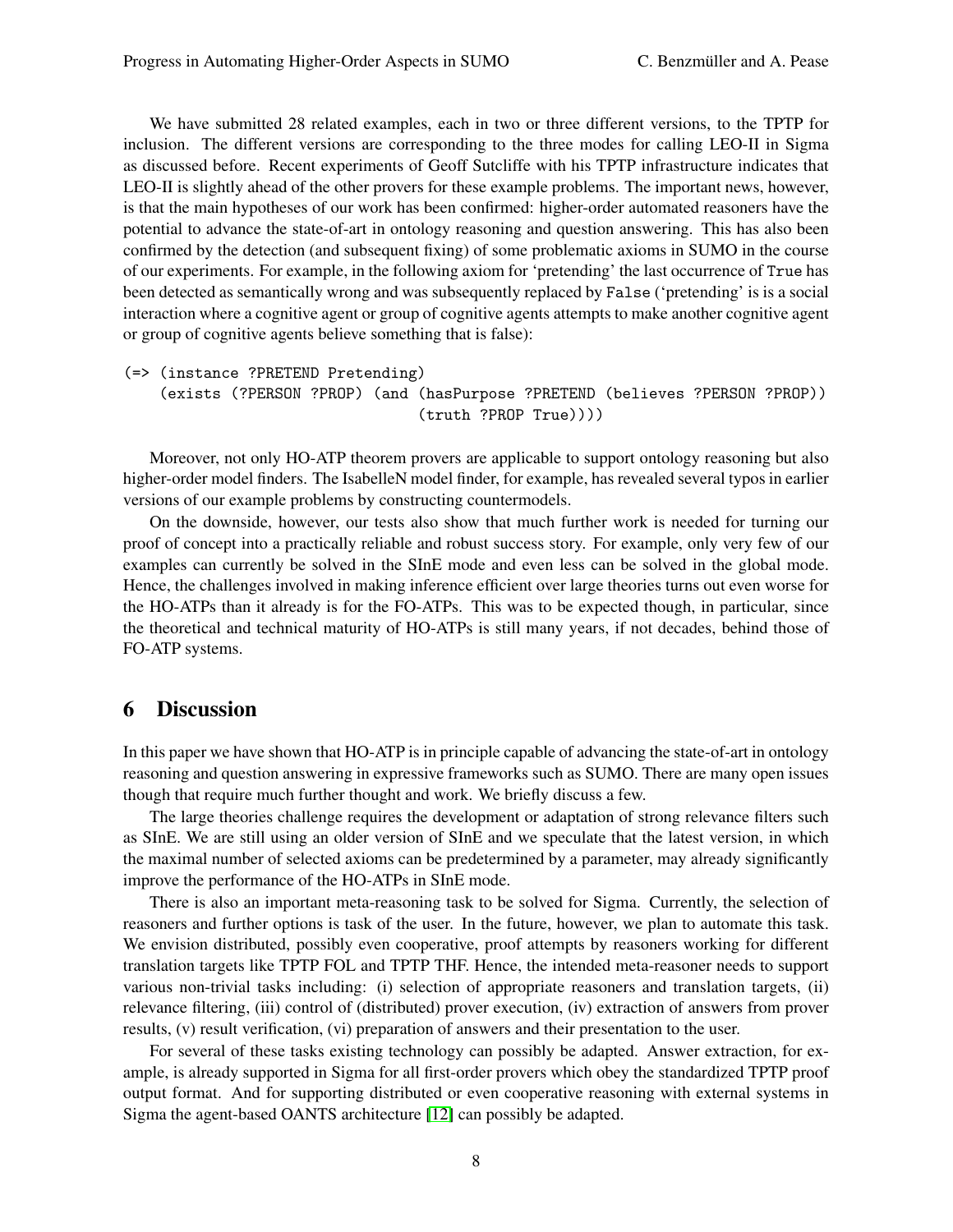One of the most interesting and relevant challenges, however, is the modalities challenge. As we have shown, Boolean extensionality and epistemic modalities such 'knows' or 'believes', for example, do not go well together. This observation is relevant beyond the borders of SUMO and it clearly also affects the current first-order translations: if they will eventually be extended so that they can successfully handle Examples [4](#page-2-3) and [5,](#page-2-4) then they will also face the problem of Example [8.](#page-3-1)

Traditional (propositional) modal logics approaches and reasoners seem hardly applicable for the task since the modalities are usually employed in SUMO in combination with other first-order and higherorder constructs. One of our current research directions therefore aims at exploiting recent results that show how (multi-)modal logics can be elegantly encoded as simple fragments of higher-order logics [\[9,](#page-8-5) [8\]](#page-8-6). The idea is to consider modalities such as 'knows' or 'believes' as abbreviations for lambdaterms (as presented in [\[9\]](#page-8-5)) denoting the appropriate modal operators. This solution explicitly supports the coexistence of different modalities in combination with other first-order and higher-order constructs. Related case studies on epistemic reasoning (for example, an elegant and efficient solution of the Wise Men Puzzle) with classical, extensional higher-order theorem provers can be found in [\[6\]](#page-8-7).

We may also consider a modification of the theorem prover LEO-II and its underlying calculus. The idea would be to provide means for annotating function and predicate symbols regarding their pre-determined extensionality properties and to distinguish in the inference process according to these annotations. holdsDuring, for example, would be annotated as fully extensional, while knows and believes would not. Hence, the inference in Example [8](#page-3-1) could be blocked in the prover while Example [5](#page-2-4) would still go through. A respective research proposal in such a direction can already be found in [\[5\]](#page-8-8) (which unfortunately was not funded at the time). Such a solution would allow us to make an informed and context-dependent choice regarding the extensionality principles for the semantics of SUO-KIF.

#### References

- <span id="page-8-4"></span>[1] Peter B. Andrews. *An Introduction to Mathematical Logic and Type Theory: To Truth Through Proof*. Kluwer Academic Publishers, second edition, 2002.
- <span id="page-8-1"></span>[2] Peter B. Andrews and Chad E. Brown. TPS: A hybrid automatic-interactive system for developing proofs. *Journal of Applied Logic*, 4(4):367–395, 2006.
- <span id="page-8-2"></span>[3] Julian Backes and Chad E. Brown. Analytic tableaux for higher-order logic with choice. In J. Giesl and R. Haehnle, editors, *IJCAR 2010 - 5th International Joint Conference on Automated Reasoning*, LNAI, Edinburgh, UK, July 2010. Springer. to appear.
- <span id="page-8-9"></span>[4] P. Baumgartner, A. Armando, and D. Gilles, editors. *Proceedings of the 4th International Joint Conference on Automated Reasoning*, number 5195 in Lecture Notes in Artificial Intelligence. Springer, 2008.
- <span id="page-8-8"></span>[5] Christoph Benzmüller. ALONZO: Deduktionsagenten höherer Ordnung für Mathematische Assistenzsysteme. Research project proposal to the DFG Aktionsplan Informatik, available at [http://www.ags.](http://www.ags.uni-sb.de/~chris/papers/R23.pdf) [uni-sb.de/~chris/papers/R23.pdf](http://www.ags.uni-sb.de/~chris/papers/R23.pdf), 2003.
- <span id="page-8-7"></span>[6] Christoph Benzmüller. Automating Quantified Multimodal Logics in Simple Type Theory – A Case Study. SEKI Working-Paper SWP-2009-02 (ISSN 1860-5931)). SEKI Publications, DFKI Bremen GmbH, Germany, 2009. <http://arxiv.org/abs/0905.4369>.
- <span id="page-8-3"></span>[7] Christoph Benzmüller, Chad Brown, and Michael Kohlhase. Higher-order semantics and extensionality. *Journal of Symbolic Logic*, 69(4):1027–1088, 2004.
- <span id="page-8-6"></span>[8] Christoph Benzmüller and Lawrence C. Paulson. *Quantified Multimodal Logics in Simple Type Theory*. SEKI Report SR–2009–02 (ISSN 1437-4447). SEKI Publications, DFKI Bremen GmbH, Germany, 2009. <http://arxiv.org/abs/0905.2435>.
- <span id="page-8-5"></span>[9] Christoph Benzmüller and Lawrence C. Paulson. Multimodal and intuitionistic logics in simple type theory. *The Logic Journal of the IGPL*, 2010. In print.
- <span id="page-8-0"></span>[10] Christoph Benzmuller, Lawrence C. Paulson, Frank Theiss, and Arnaud Fietzke. LEO-II — a cooperative ¨ automatic theorem prover for higher-order logic. In Baumgartner et al. [\[4\]](#page-8-9), pages 162–170.